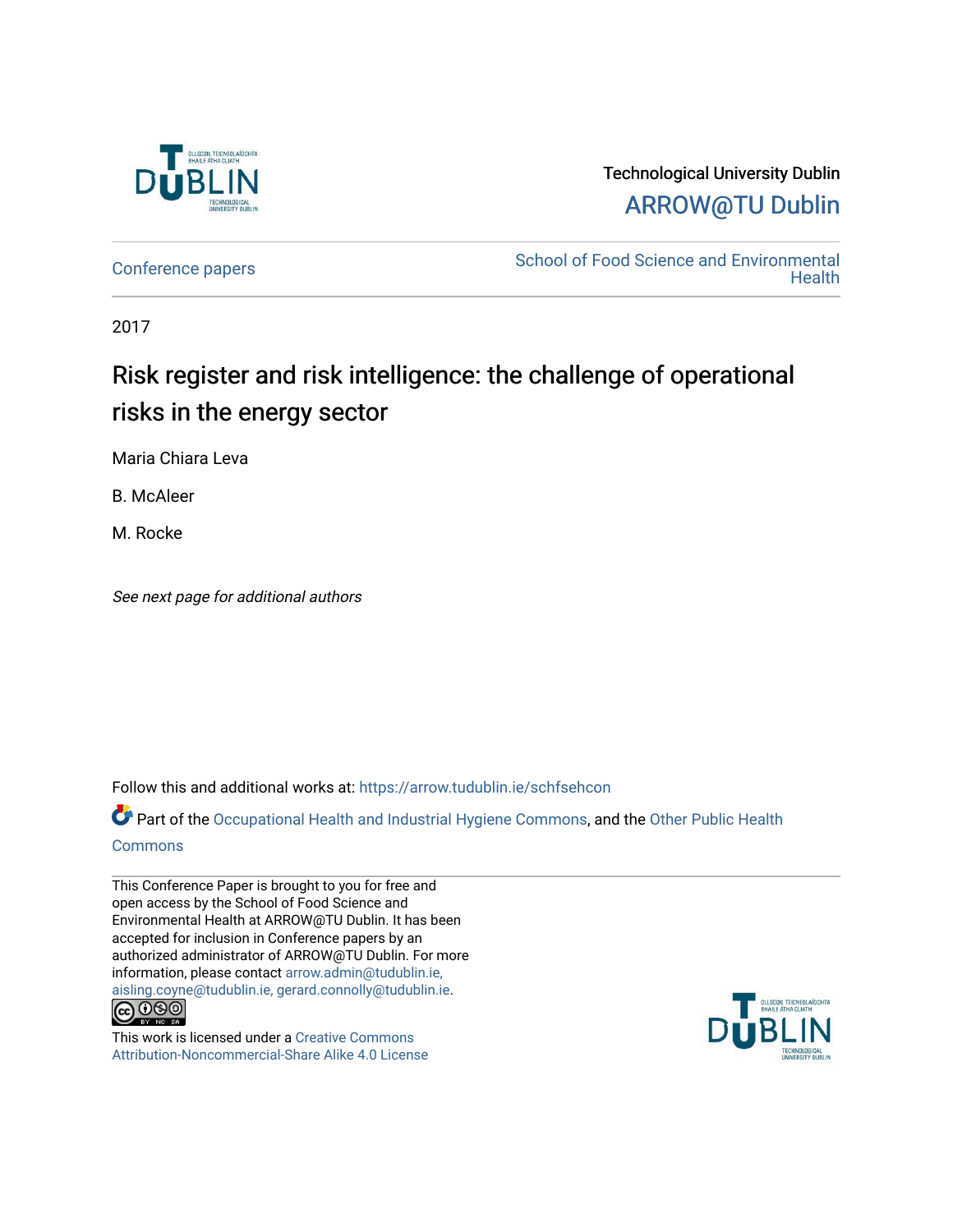### Authors

Maria Chiara Leva, B. McAleer, M. Rocke, and D. Brogan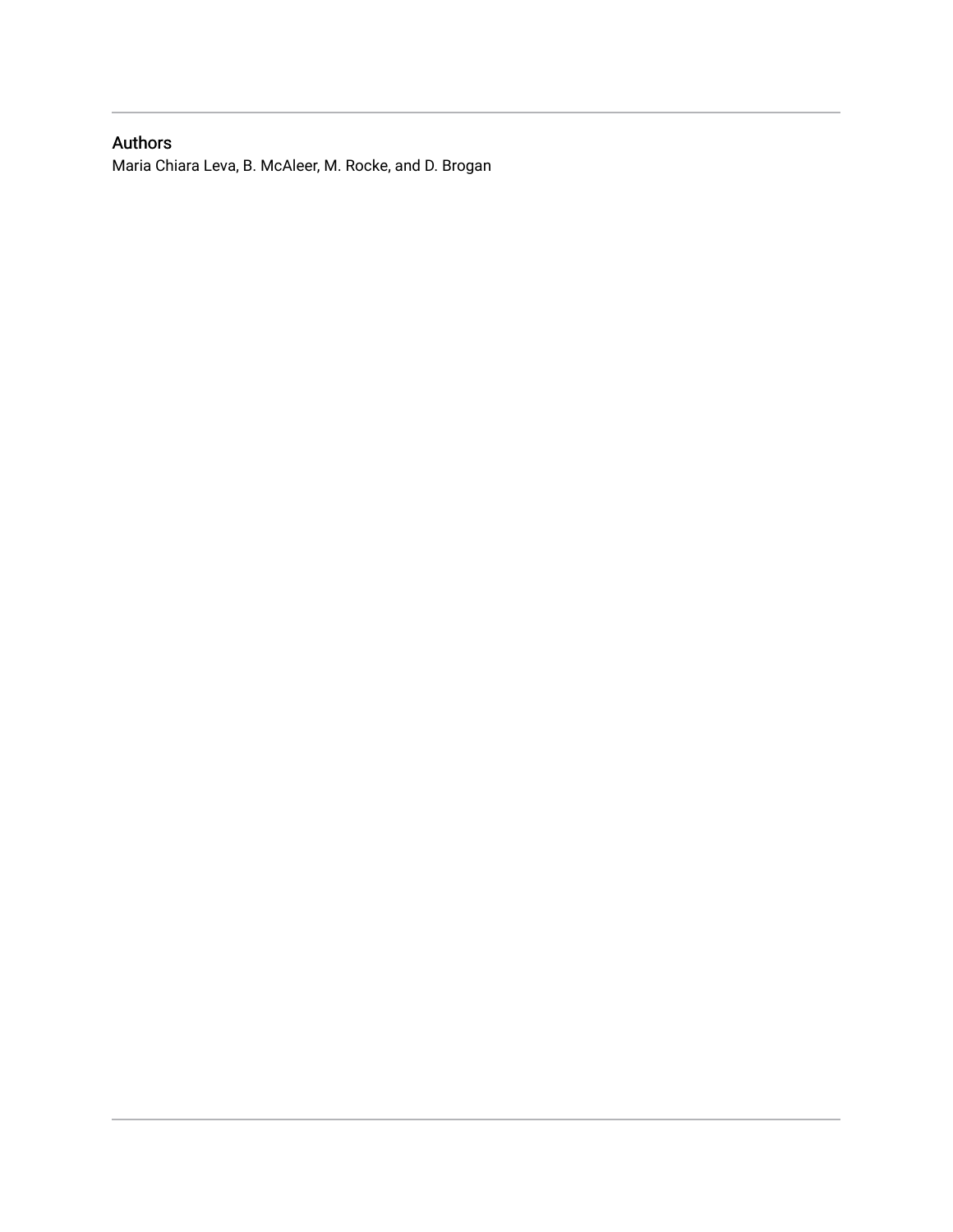See discussions, stats, and author profiles for this publication at: [https://www.researchgate.net/publication/317394786](https://www.researchgate.net/publication/317394786_Risk_register_and_risk_intelligence_The_challenge_of_operational_risks_in_the_energy_sector?enrichId=rgreq-e4faa1633630b9dfc639607b5febdaf2-XXX&enrichSource=Y292ZXJQYWdlOzMxNzM5NDc4NjtBUzoxMDI3NjM3ODkxODMzODU3QDE2MjIwMTkzNzQ4OTk%3D&el=1_x_2&_esc=publicationCoverPdf)

## [Risk register and risk intelligence: The challenge of operational risks in the](https://www.researchgate.net/publication/317394786_Risk_register_and_risk_intelligence_The_challenge_of_operational_risks_in_the_energy_sector?enrichId=rgreq-e4faa1633630b9dfc639607b5febdaf2-XXX&enrichSource=Y292ZXJQYWdlOzMxNzM5NDc4NjtBUzoxMDI3NjM3ODkxODMzODU3QDE2MjIwMTkzNzQ4OTk%3D&el=1_x_3&_esc=publicationCoverPdf) energy sector

**Conference Paper** · June 2017

|  | DOI: 10.1201/9781315210469-236 |  |
|--|--------------------------------|--|
|  |                                |  |

| CITATIONS<br>0 |                                                                                                                            | READS<br>131 |                                                                                      |
|----------------|----------------------------------------------------------------------------------------------------------------------------|--------------|--------------------------------------------------------------------------------------|
|                | 4 authors, including:                                                                                                      |              |                                                                                      |
|                | Maria Chiara Leva<br>Technological University Dublin - City Campus<br>113 PUBLICATIONS 535 CITATIONS<br><b>SEE PROFILE</b> | $\sqrt{2}$   | <b>Michael Rocke</b><br>Mymedis<br>5 PUBLICATIONS 43 CITATIONS<br><b>SEE PROFILE</b> |

**Some of the authors of this publication are also working on these related projects:**

 $Prc$ 

Drive 0 Driving deep circular renovation in Europe H2020 [View project](https://www.researchgate.net/project/Drive-0-Driving-deep-circular-renovation-in-Europe-H2020?enrichId=rgreq-e4faa1633630b9dfc639607b5febdaf2-XXX&enrichSource=Y292ZXJQYWdlOzMxNzM5NDc4NjtBUzoxMDI3NjM3ODkxODMzODU3QDE2MjIwMTkzNzQ4OTk%3D&el=1_x_9&_esc=publicationCoverPdf) **Project** 

laser fusion diagnostics [View project](https://www.researchgate.net/project/laser-fusion-diagnostics?enrichId=rgreq-e4faa1633630b9dfc639607b5febdaf2-XXX&enrichSource=Y292ZXJQYWdlOzMxNzM5NDc4NjtBUzoxMDI3NjM3ODkxODMzODU3QDE2MjIwMTkzNzQ4OTk%3D&el=1_x_9&_esc=publicationCoverPdf)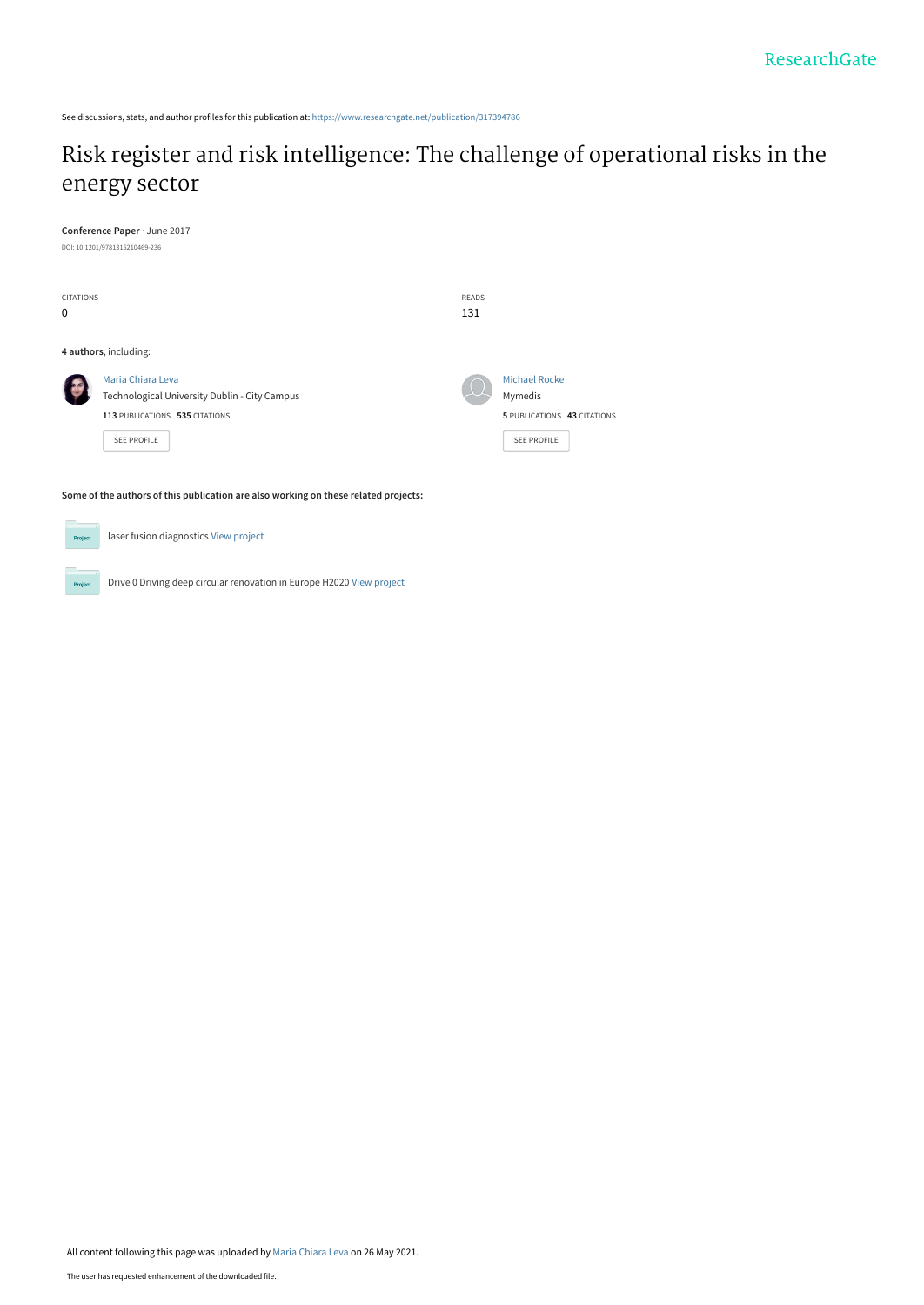## Risk Register and Risk intelligence: the challenge of operational risks in the energy sector

M.C. Leva *Dublin Institute of Technology, Ireland* 

B. McAleer M.Rocke D. Brogan *ESB generation Dublin, Ireland* 

ABSTRACT: This paper presents the needs and the challenges encountered in developing a company-wide risk register in the energy sector. The study presented comes from an electricity generation company and it was useful to indicate areas where the concept of risk registers could be extended to make better use of existing data and to support continuous improvement of risk management. Six key areas are discussed 1) aggregation of risks across the business, 2) supporting controls over mitigation measures, 3) improved estimation of event likelihood, 4) integrating with critical asset registers, 5) improving risk communication, and 6) linking with day-to-day operational practice. The paper concludes with a framework for placing risk registers at the heart of Process Safety.

### 1 INTRODUCTIONS

#### 1.1 *Risk registers and their usage*

To develop risk Intelligence organizations need to continuously review and monitor their operational risks. The results of safety studies and/or the evidence of issues collected from operational experience must therefore be translated into a format that can be updated as new evidence becomes available from the operational reality, it needs to be analysed, reviewed and acted upon (Monferini et al. 2013). This helps to create an 'informed culture', defined by Reason (1997) as a culture in which both management and operators are informed of and knowledgeable about the factors that influence safety as a whole. When the available information is shared between all applicable levels of the organisation, a Common Operational Picture (COP) can be created as the basis for safe and reliable system operation (Kontogiannis et al., 2017). The risk register can definitely contribute to support a shared understanding, or COP of the top risks faced by an organization.

A risk register, should contain all analysed risks and should prioritise the areas that require managerial attention and typically contains information describing each risk, an assessment of the likelihood and consequences, a ranking according to a risk matrix, the risk owner, and information on the mitigations to be put in place (Filippin and Dreher, 2004). When populated with information on each risk, including risk ranking, the risk register can present the risk profile for different aspects of the organisation (Filippin and Dreher, 2004). When reviewed and updated over time, it can also present trends within the

risk profile and focus management attention on the highest risk activities or facilities (Whipple and Pitblado, 2010). Risk registers are used in a variety of industries, including high hazard industries such as oil and gas (Hasle et al., 2009) and electricity generation (Leonard, 1995). They are typically used either to support safe operations or to support safe and efficient project management (e.g. De Zoysa and Russell, 2003). Cooke-Davies (2002) found that the adequacy with which a visible risk register was maintained was one of the key success factors for project management. Patterson and Neailey (2002) highlight the importance of the risk register and suggest that the benefit of a risk register is as a method to enable all stakeholders to "consciously evaluate and manage the risks as part of a decision making process". They also note the importance of the risk register in documenting the process of reducing risk and introducing mitigations. However, Kutsch and Hall (2010) warn of the danger of risk registers becoming 'tick-box' exercises when the owners and contributors do not have a real ability to influence the risks - the danger of irrelevance. Despite the clear importance of risk registers in the risk management process, there is very little guidance on their development and implementation (Dunovi et al., 2013). The Design Information Group at Bristol University found that 67% of the operators working in Engineering Design project, documented their risks on either a paper or computer-based risk register (Crossland et al 1998). However these were generally individual solutions, usually hosted locally suggesting the format of an individual risk register rather than a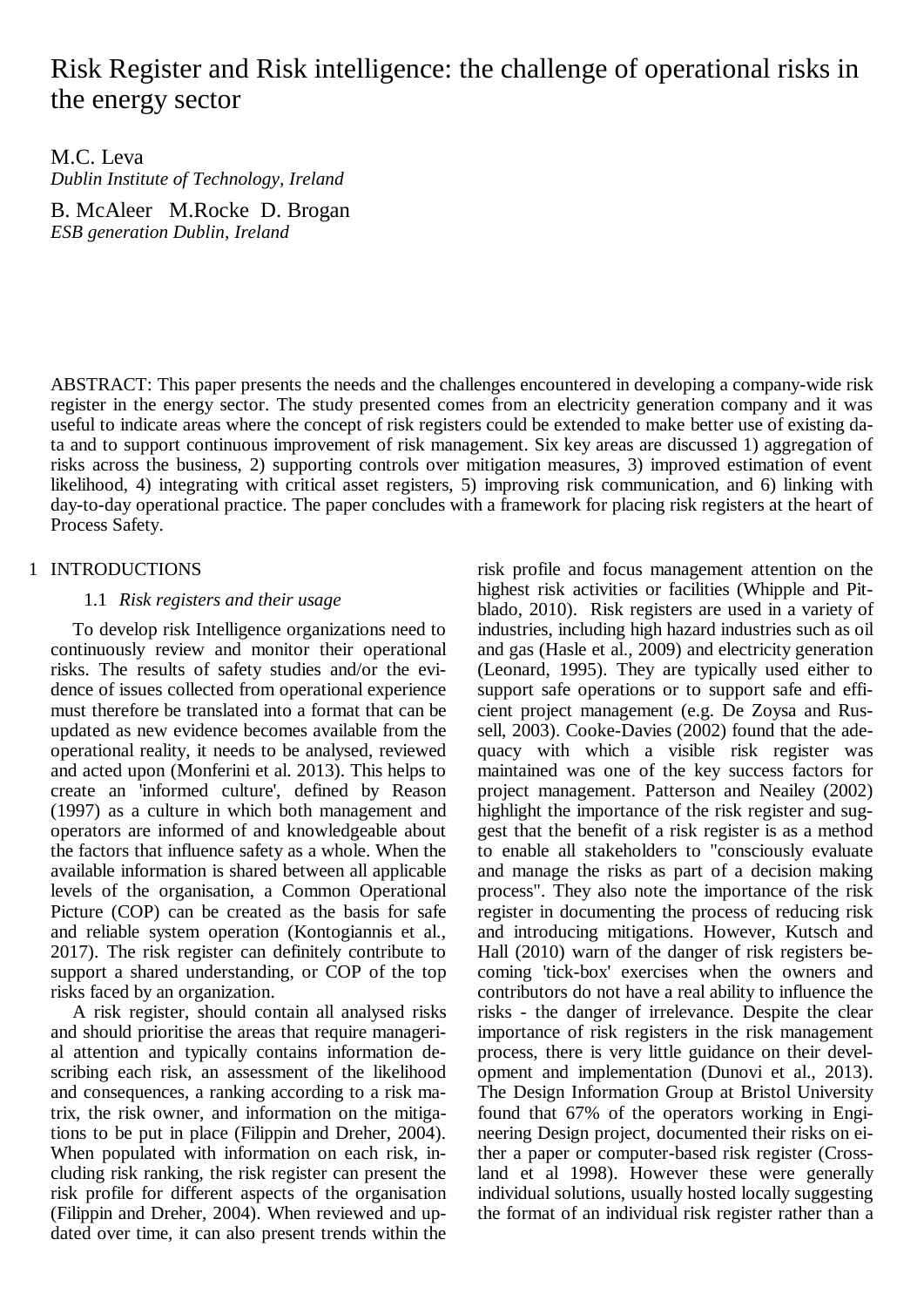company-wide shared solution (Patterson and Neailey, 2002).

This paper describes how a company developed a solution shared across different types of stations and realities in an electricity generation company and how the results were used for Management Review decisions. The key objectives of the case study were:

- To develop a data structure able to support consistent hazard identification and risk rating across different sites;
- To develop equivalent severity and frequency scales for different loss types and for application across different business units, such as operations, maintenance, finance, HR etc.;
- To use the risk register to highlight key business risks to senior management;
- To use the risk register to gather information about mitigation measures in place and their effectiveness;
- To embed the risk register within a risk management process and share good practices across the company.

#### 2 KEY ELEMENS IN A RISK REGISTER

#### 2.1 *Risk register: the need*

Risk management during operations relies on the on-going identification, evaluation, and monitoring of risks with the potential to affect safety or performance. The organisation involved in this case study, had an existing process which relied on the plant managers from each station across the business reporting their 'Top 10' risks to a central risk manager who collated and analysed the full set for presentation to senior management. A number of issues were identified with this process, particularly:

- -It was labour intensive;
- -Not transparent to the stations reporting risks;
- -Did not facilitate learning across the organisation;
- -Not consistent in the reporting and rating of risks;
- -Not comprehensive in the types of risks covered;
- -Only updated quarterly;
- -No ability to data-mine or trend the data.

This is why the company required the development of a single risk register for the purpose of supporting the identification and management of operational risks encompassing all business units into a single dynamic source. The risk register needed to include a process for communication and review of the top business risks and control measures by senior management at a defined frequency. Furthermore the need of the end users (stations) inputting their risks was also considered in terms of:

 possibility to share best practices or solutions with other stations/users having similar problems

- gather feedback form management about their risk and possible mitigation strategy coordinated centrally rather than locally
- use the risk register to support performance reporting against company objectives.

The case study was developed within a FP7 EU funded project on Total Safety Management called TOSCA (Leva et al. 2014). A series of workshops were coordinated with the energy company to involve all the key stakeholders and define a vision and action plan for the risk register (see Balfe et al. 2014 for more detail) the workshops were needed to address the need to develop a shared understanding of risk and hazard concepts and harmonize the differences between individual and corporate perspectives on risk. Risks may have different consequences depending on the viewpoint of an individual/group (Leva et al. 2012). For example, a transformer failure would have high consequences for an individual generation station as they cannot export the electricity generated. However, it is not necessarily an issue for the business as it can be compensated with another station, and can even be a benefit to those other stations that will receive a higher payment for exporting more electricity. These different perspectives must be reconciled by monetizing values of those risks and aggregating them at overall business level.



Figure 1. Use case diagram for Risk register

The workshops led to the definition of 10 high level requirements (Table 1), plus the supporting components of a risk matrix and associated loss and consequence tables. While Figure 1 reports the use case diagrams developed for the company involved.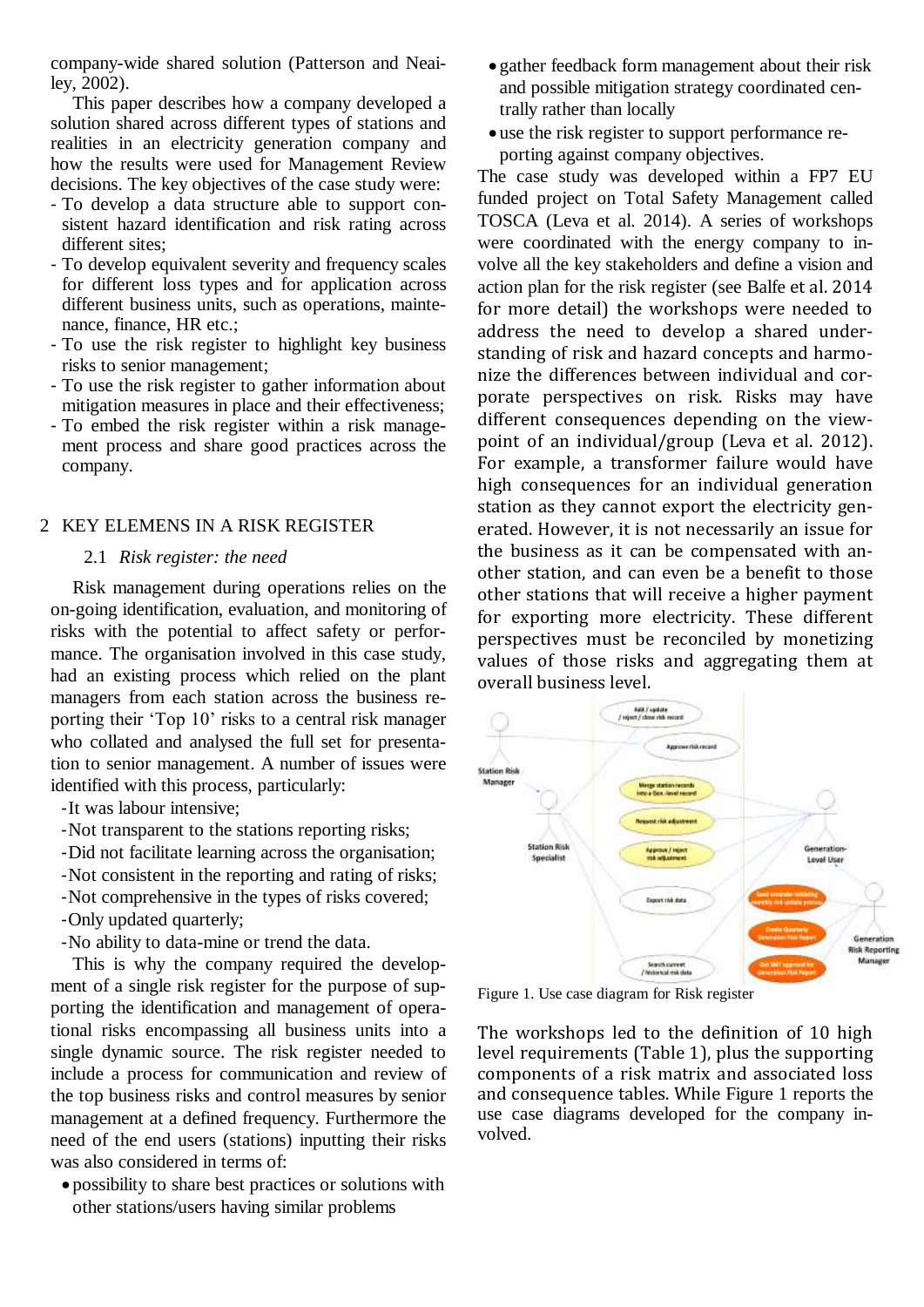| ID           | <b>Description (High Level Requirement)</b>                                                                |
|--------------|------------------------------------------------------------------------------------------------------------|
| HLR1         | Create a comprehensive and consistent risk man-                                                            |
|              | agement process.                                                                                           |
| HLR2         | Reports/matrices shall provide an update of the risk                                                       |
|              | levels within the business at a particular moment                                                          |
|              | of time and take into account possible short term                                                          |
|              | emerging risks i.e. weather extremes, equipment                                                            |
|              | type faults, internal or external incident investiga-                                                      |
|              | tions, etc.                                                                                                |
| HLR3         | The risk management system shall ensure that all                                                           |
|              | potential hazards are identified and assessed.                                                             |
| HLR4         | The risk management system shall ensure that ade-                                                          |
|              | quate control measures are put in place.                                                                   |
| HLR5         | The risk management system shall ensure that con-                                                          |
|              | trol measures remain effective in the management                                                           |
|              | of each risk.                                                                                              |
| HLR6         | All risk information shall be held in a single risk                                                        |
|              | register which encompasses all business risks into a                                                       |
|              | single dynamic source.                                                                                     |
| HLR7         | Periodic hazards and risk reviews to be carried out.                                                       |
| HLR8         | All hazards shall be identified, and periodic hazards                                                      |
|              | and risk reviews shall be carried out.                                                                     |
| HLR9         | Key performance indicators shall be developed to en-                                                       |
|              | sure that the key hazards have been identified and                                                         |
|              | assessed, that all business risks are reviewed, and                                                        |
|              | that effective control measures are in place                                                               |
| <b>HLR10</b> | The system shall be fully aligned to the company's                                                         |
|              | strategy, with strong and positive management lead-                                                        |
|              | ership to ensure that the business risks are under-<br>stood from the board room to the control room, with |
|              | real time risk management decision making and a                                                            |
|              | comprehensive risk assessment process.                                                                     |
| <b>HLR11</b> | A single company procedure for measurement and                                                             |
|              | reporting of risk clearly defined, understood and uti-                                                     |
|              | lised, (fundamental requirement of Process Safety).                                                        |

### 3 THE INTERIM DEVELOPMENT AND OUTCOMES

### 3.1 *Summary of key components and their use*

There are some key components that are necessary to enable the management of risk notwithstanding the variety format risk registers may take. First is the description of the risk, and a unique identification number to facilitate tracking. A concise description is necessary to allow users and reviewers to understand what is being documented. Then a more detailed description can be provided for those that have a long history. Each risk must have an indication of its priority, in the form of a risk ranking. Risk rankings are calculated from the product of the severity and likelihood of the risk. The calculation may be more or less sophisticated, depending on the data available. Last but not least the actions required to improve or manage a risk should be documented, along with the overall risk owner who is responsible for ensuring

progress of the risk against the planned timeline. The risk is responsible for ensuring overall progress.

Additional components have also been incorporated into the risk register, including documentation of existing controls, the risk status (e.g. open, closed, increasing, decreasing, etc.) and the type of risk and associated losses (e.g. safety, financial, reputational, legal, etc.), and the target risk level.

To facilitate risk evaluation, the risk register needed to be supported by a robust risk matrix and associated severity and likelihood scales. Different processes and parts of the organisation were already using matrices and scales, and in order to apply a companywide risk register, these needed to be aligned for consistency.

### 3.1.1 *The adopted Risk Matrix*

The risk matrix used in the register is a key component, it serves the purpose of providing the basis for ranking but also of the estimation for the categories according to which risk aggregation across station is going to be performed. Risk matrices are very popular but should be used with caution, and with careful explanations of embedded judgments (Cox 2008). The likelihood and severity categorizations (and therefore the risk ratings) require subjective interpretation, and different users may obtain different ratings of the same quantitative risks; According to  $Cox$ <sup> $(2008)$ </sup> "quantitative risk" is defined as the product of a points coordinates when the axes are interpreted quantitatively, for example, frequency  $\times$  severity. The risk Matrix adopted for the Risk register it's there to provide a rough discrete (ordered categorical) approximation to a more detailed, but not readily available underlying quantitative relation between likelihood and severity of scenarios (Risk= probability  $\times$  consequence). Cox (2008) suggests that such an intuitive interpretation of the risk matrix as an approximation to an underlying quantitative model can only be sustained if the risk matrix, at a minimum, "discriminate reliably between very high and very low risks, so that it can be used as an effective screening tool to focus risk management attention and resources". This requirement is the "principle of weak consistency between the ordered categorization of risks provided by the matrix and the ranking of risks by an underlying quantitative formula"(Cox 2008). If this principle is respected all risks in the top qualitative category are quantitatively larger than all risks in the lowest qualitative category, and the risk matrix can discriminate reliably between at least some risks (Cox 2008). So it can be used as screening tool, which in the risk register is the main practical uses of the adopted risk matrix.

The 5x5 risk exposure matrix categorises risks as:

- Red (14-20); Unacceptable risk. Detailed action plan required to reduce to Medium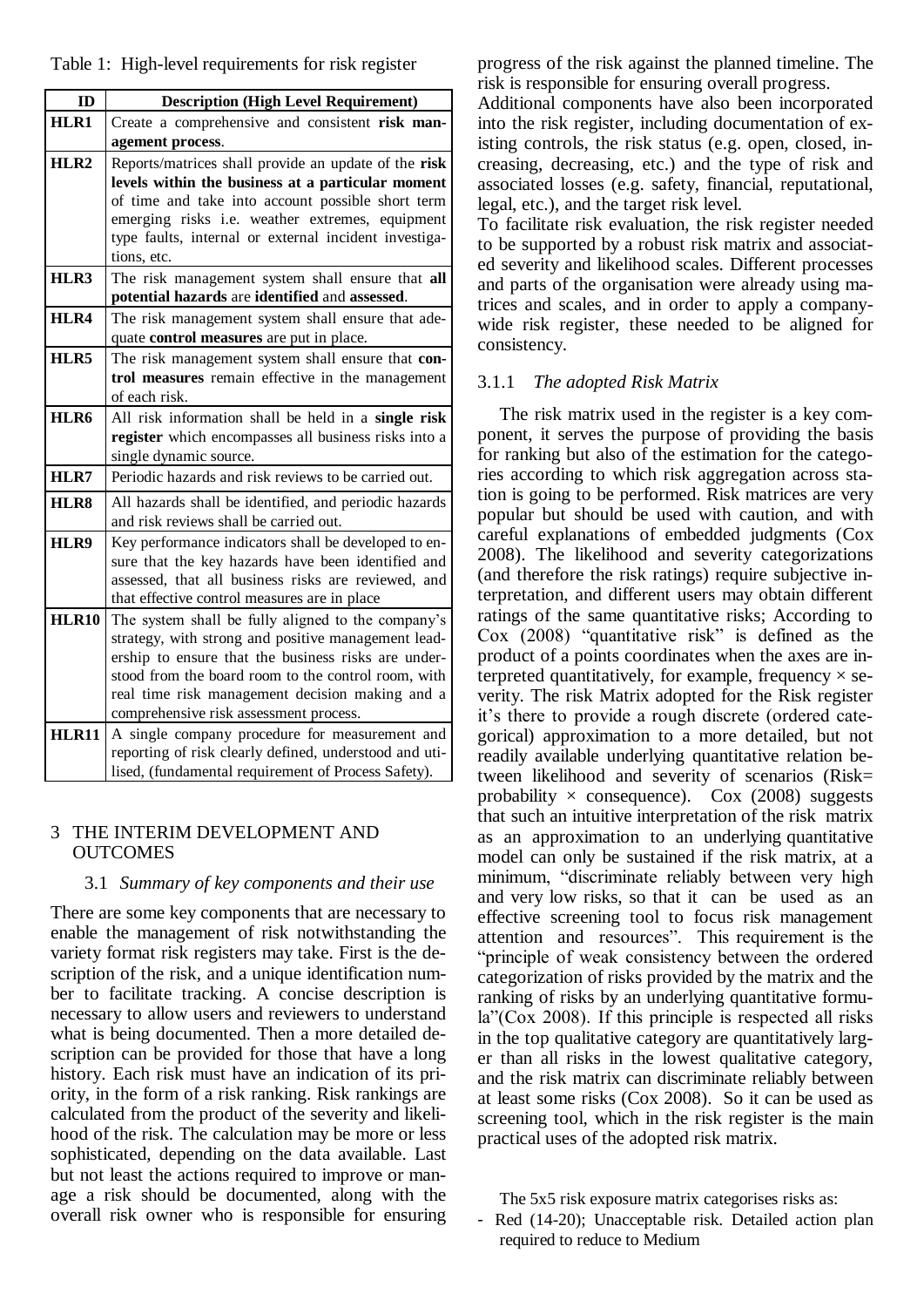- Orange (12-14); Apply immediate controls to reduce
- Yellow (6-10); Apply judgment: Specify mitigation responsibility and plan mitigation to reduce to Low
- Green (1-5); Acceptable risk: Monitor and manage by routine procedures to minimise or close off the risk.

The use of four categories matches industry common practice.

#### 3.1.2 *Hazard Categories*

The risk register should monitor technical and non-technical hazards in order to fully represent potential risks. In this case, ISO 17776 in combination with an analysis of the hazards and risks already captured within the company was used to provide a framework of hazards within the risk register as reported in Table 2. This allows the company to systematically review hazard category and modify the classification system for new and emerging hazards after during the testing period and after if needed.

*Table 2: Hazard categories used*

| Category                                          | Examples                                                                     |  |  |  |  |
|---------------------------------------------------|------------------------------------------------------------------------------|--|--|--|--|
| Technical                                         | Specific hazards relating to equipment - e.g. turbine: mechan-               |  |  |  |  |
|                                                   | ical, vibration, aging, pressure, etc.;                                      |  |  |  |  |
| <b>Process</b>                                    | Hazards relating to the process, e.g. leaks, explosive or                    |  |  |  |  |
|                                                   | flammable materials, dust emissions, etc.                                    |  |  |  |  |
| Work Activi-                                      | Hazardous activities, e.g. working at height, working with ve-               |  |  |  |  |
| ties                                              | hicles, lone working, working over water,                                    |  |  |  |  |
| Work Envi-                                        | Hazards relating to the physical plant, e.g. ground conditions               |  |  |  |  |
| ronment                                           | (slips, trips and falls), sharp surfaces, hot/cold surfaces, con-            |  |  |  |  |
|                                                   | fined spaces, etc.                                                           |  |  |  |  |
| External                                          | All external hazards, including natural hazards (e.g. seismic                |  |  |  |  |
|                                                   | activity, adverse weather), external accidents (adjacent                     |  |  |  |  |
|                                                   | plants, aircraft), terrorism, etc.                                           |  |  |  |  |
| Behavioural                                       | Hazards resulting from inappropriate behaviours, e.g. intoxica-              |  |  |  |  |
|                                                   | tion, interference with safety mechanisms                                    |  |  |  |  |
| Organisa-                                         | Hazards relating to poor support from the organisation or inap-              |  |  |  |  |
| tional                                            | propriate organisational pressures, e.g. inadequate training, poor           |  |  |  |  |
|                                                   | organisational change management, etc.                                       |  |  |  |  |
|                                                   | Environmen-Hazards relating to the environment, e.g. spills and leaks, envi- |  |  |  |  |
| ronmental noise, hazardous emissions, etc.<br>tal |                                                                              |  |  |  |  |
| Financial                                         |                                                                              |  |  |  |  |
|                                                   | taxes, material availability, stock management                               |  |  |  |  |
| Project                                           | Hazards relating to projects, e.g. human resource availability,              |  |  |  |  |
| Manage-                                           | project performance, stakeholder management, lifecycle man-                  |  |  |  |  |
| ment                                              | agement, contractor management                                               |  |  |  |  |
|                                                   | Hazards relating to finance, e.g. staff costs, contractor costs,             |  |  |  |  |

The interim development of the risk Register in the company took the shape of a SharePoint solution on the internal website of the company.

This interim solution was selected as it allowed a low cost internal development of a prototype to test the stability of the data structure proposed in view of channelling more advanced functional requirements for a web based application capable of supporting also the risk reporting and data analysis needs.

#### 3.2 *Risk Management Process*

The risk management process around the Risk Register consists of three main parts:

- 1. Monthly Risk Update at station level;
- 2. Quarterly Risk Validation involving both station level and organisation-level risk specialists;
- 3. Quarterly Risk Reporting at organisation and senior management level – involving Risk Reporting Managers and members of the Senior Management Team.

The process ensures that the report is fed back to station risk specialists by the Generation Risk Reporting Manager, so that the most up to date risk information is circulated evenly and retained within the organisation for subsequent re-use.

Several KPI have been identified to monitor the use and content of the risk register and these are reported in Table 3.

| N <sub>0</sub>              | KPI                                                                                     | Fre<br>q.     | <b>Definition</b>                                                                                                                                                                                                                                                             |  |
|-----------------------------|-----------------------------------------------------------------------------------------|---------------|-------------------------------------------------------------------------------------------------------------------------------------------------------------------------------------------------------------------------------------------------------------------------------|--|
| $\mathbf{1}$                | Percentage of<br><b>Risks Updated</b><br>in the Last 90<br>Days                         | Mont<br>hly   | <b>Red</b> $\leq$ 75% of records updated;<br>Amber: >75% of records updated;<br>Green: 90% of records updated.                                                                                                                                                                |  |
| $\mathcal{D}_{\mathcal{L}}$ | Average Mitiga-<br>tion Effective-<br>ness                                              | Mont<br>hly   | <b>Red</b> : score $<$ 2;<br>Amber: $2 \le$ score $\le$ 4;<br>Green: $4 \le$ score $\le$ 5.                                                                                                                                                                                   |  |
| 3                           | Mitiga-<br>tion/Control<br>Measures in<br>Place and Func-<br>tioning ( <i>Audited</i> ) | Quar<br>terly | based on four risk management<br>audits completed in each station<br>annually to review control measure<br>application defined as a proportion<br>of satisfied audit requirements:<br>$\text{Red}$ : less than $75\%$ .<br><b>Amber:</b> less than 90%<br>Green: 90% or more. |  |
| $\overline{\mathcal{A}}$    | Number of Red<br>and Amber<br>Risks                                                     | Mont<br>hly   | The focus is on the month-to-<br>month trend.                                                                                                                                                                                                                                 |  |
| $\overline{5}$              | <b>Risk Decrease</b>                                                                    | Ouar<br>terly | Percentage of risk entries against<br>which the risk exposure was actu-<br>ally decreased.                                                                                                                                                                                    |  |

Table 3: KPI identified to monitor trial implementation of the Risk Register

As part of the rollout, the stations were provided one to one training in the form of a face to face meeting or a teleconference on the new tool and asked to input their risk and during the first two quarters. Following this a risk review workshop was organized in each station to review their risk and collect feedback on the tool.

#### 3.3 *Interim Evaluation*

The Register was evaluated to verify:

- 1. How well the data structure supports the identification and categorisation of risks;
- 2. How the rating scheme is used to manage and prioritise risks (facilitating the risk management process);
	- 3. The attitude of the stations towards use of the final tool, (their willingness to populate data);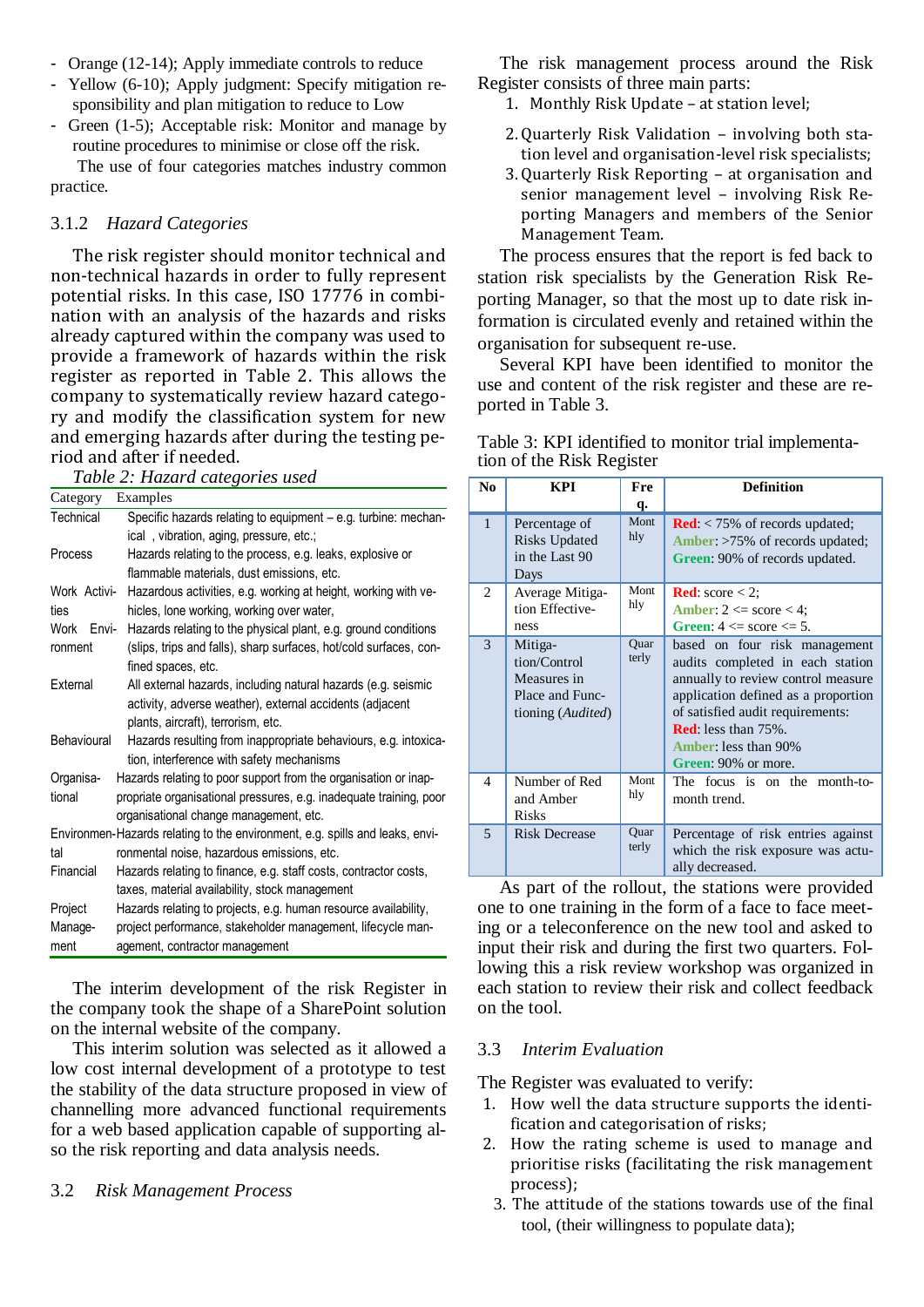- 4. The perceived effectiveness and efficiency of the tool across the different stakeholders;
- 5. Assessment against the high level requirements. The feedback was collected in two ways:
- A. A survey addressed to the users in each station in charge of reporting towards the generation risk register
- B. The feedback collected at the annual risk review workshops held in each station during first quarter of 2014 and 2015.

The users evaluated the tool as useful and helpful to share risks and improve awareness, however the IT implementation itself was criticised as not being very user friendly. A brief overview of the results is reported in figure 2.<br>Influencing risk awareness



Figure 2: evaluation of questionnaire responses

#### 3.4 *Feedback on Data Structures*

The data structure is able to provide a harmonised view of the main hazardous scenarios shared across the business in various stations (see figure 3).



**Root Causes in each Risk Centre** 

A key finding from the implementation of the risk register is that the local business units cannot actively manage a fully comprehensive set of risks facing their area of the business, as these can quickly become overwhelming and the risk register becomes encumbered by low level risks that are routinely effectively managed through existing standards and procedures. The risk register should contain all risks being actively managed – those which require additional investment or further analysis, and those which have a high degree of uncertainty associated with them. Low level risks or risks managed on an on-going basis through established business process will not benefit from the additional scrutiny of being on the risk register, and may serve to obscure more critical risks. However, the set of hazards should be as comprehensive as possible, in order to prompt entries and help with analysis of the data held in the register. Some flexibility in the hazard categories may be necessary to allow them to be adjusted and expanded according to business needs.

Empirical data might be collected over time through data mining accident and incident databases, as well as the risk register itself to support the assessment of likelihood or severity of foreseen risks. The rating is therefore currently very subjective, and even using a clearly defined scale one user may be inclined towards higher ratings than another. The differences may not be great (one point either direction), but on a five point scale this can make the difference between an amber rating (e.g. 12) or a red rating (e.g. 16). As well as the unintentional variability introduced through subjectivity, some business units might also intentionally increase their ratings to theoretically possible but unrealistic values in order to highlight an issue in their area and require investment to address it. It is therefore necessary to include a review step in the business process underlying the risk register. As issues emerge, additional guidance and modifications can be added to the scales to improve the reliability of the ratings, to help improve consistency.

#### 4 RISK REGISTER & OPERATIONS

ś

#### 4.1 *The process of top risk aggregation across stations*

The Risk Register in the case is still currently under a second stage of development as it is currently a system that generates a single large table of risks for the business. This approach allows for consistency of the register's data as all stations use the same set of column dropdown values, helping to structure their inputs and analysis. For simplicity, each risk is detailed in one complete record including categorisation, pre- and post- mitigation scoring and current and planned mitigating action. This system effectively serves its stated purpose however it needs an IT solution better able the following aspects:

- 1) Aggregation of entries from stations to central level;
- 2) Support controls over mitigation measures at station and central level;
- 3) Support data based estimates for likelihood of scenarios based on accident data;
- 4) Integration with company asset register;
- 5) Support workflow around risk communication;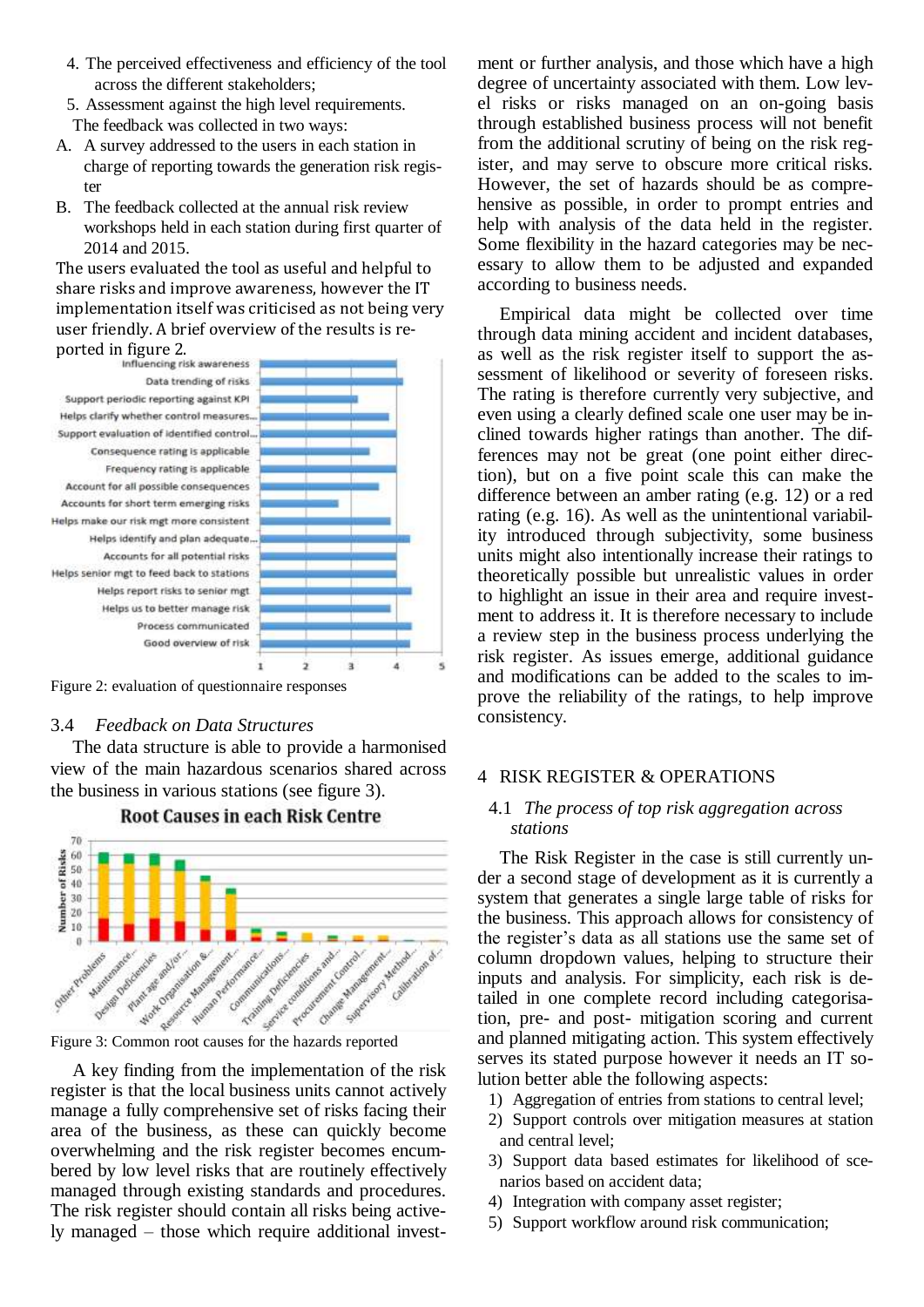6) Link with day to day operational practice. Each of these potential improvements are discussed in the following sections.

#### 4.2 *Aggregation of risks to central level*

The rating scheme of the risks based on the risk matrix is currently used for the purpose of sorting and screening, while the risk register needs to include a further criteria to estimate corresponding classes of monetized risk values to be able to aggregate risks that are in common across multiple stations with different likelihood and exposure in the various impact categories. The risk matrix score is in fact provided on the basis of qualitative scales. Qualitative scales are themselves inherently flawed when it comes to aggregate risk. When using qualitative scales, it is very difficult to say how to compare 2 High risks with 3 Medium risks, or how high is a High risk. This is a primary motivation for trying to monetize rating scales. This will enable hazard categories to be sorted across different stations on the basis of sum of equivalence of economic value of impact multiplied by likelihood for each event category. The system can ultimately rank risks across equivalent economic ranges for Cat 1 (red) Cat2 (orange) and Cat 3 (yellow) and Cat 4 (green). A trial implementation of this approach has been achieved in the case study organisation. Table 4 reports an example of the resulting aggregated Top Ten issues obtained using the monetized categories.

Table 4: Example of top 10 scenarios aggregated

|    | hazard<br>around                                     | types                            | at                      | central                                         | level                                   |
|----|------------------------------------------------------|----------------------------------|-------------------------|-------------------------------------------------|-----------------------------------------|
|    | top 10 scenarios                                     | Number of<br>affected<br>contres | Monetized<br>risk class | <b>Max</b><br><b>CURRENT</b><br><b>EXPOSURI</b> | Max<br><b>FUTURE</b><br><b>EXPOSURE</b> |
|    | Conditions<br>Org.<br>Inexperienced workers          |                                  | Cat 1                   |                                                 | ш                                       |
|    | Fin. - Plant performance                             | 12                               | Cat 2                   |                                                 | 12                                      |
|    | Tech. - Mechanical integrity<br>& design flaws       | 12                               | Cat 2                   |                                                 | 12                                      |
|    | Tech. - Aging                                        | 11                               | Cat 2                   |                                                 | 9                                       |
|    | Tech. - Reliability                                  | 12.                              | Cat 2                   |                                                 | 12                                      |
|    | External Safety - Adverse<br>weather                 |                                  | Cat 2                   |                                                 | 10                                      |
|    | Fin. - Market                                        | 12                               | Cat2                    |                                                 | 12                                      |
| B  | Breach<br>Regulatory -<br>operating license          | $^{\circ f}$ g                   | Cat3                    | <b>College</b>                                  | a                                       |
| o. | Regulatory<br>Civil<br>$or_+$<br>criminal litigation |                                  | Cat 3                   | œ                                               |                                         |
|    | 10 Pire                                              | ١Q                               | Cat3                    |                                                 | 10                                      |

#### 4.2.1 *Aggregation of risks for safety outcomes*

The tool can query all the events leading to possible fatality scenario and the initial assumption is that the overall probability of one fatality in the year is the sum of all the individual entries potentially leading to single or multiple fatalities can be considered together with their associated expected value of their likelihood range. If this sum leads to a likelihood above the max value assumed for category 3 in the likelihood scale in case of single fatality and above the values covered by categories 2 in the likelihood scale for multiple fatalities it is flagged to the management team as a companywide Red exposure and it triggers the need to intervene for the entries contributing towards that risk.

#### 4.3 *Controls over mitigation measures*

A second issue that the introduction of the risk register in the organization brought to the fore is how can the tool better support the workflow connected with ensuring appropriate control measures are in place for each risk in each stations and how to share the knowledge about the most effective measures identified so as to foster reinforcement of best practices across different stations. Information on the effectiveness of mitigations is currently captured in a free text space and via a subjective rating. The documented mitigation measures are subsequently audited in each station through the internal risk management audit scheme (which foresees one internal audit to be carried out in each station quarterly). Currently a manual KPI is calculated based on the results of the four risk management audits completed in each station annually to review control measure application defined as a proportion of satisfied audit requirements. A proposed improvement in risk register would enable the tool to document and support the workflow connected with monitoring and reviewing mitigations.

### 4.4 *Likelihood and updates of events from accident database*

The likelihood ratings are also currently subjective, and hence open to bias (either positive or negative). On the basis of the events collected in the accident and incident database of each station it may be possible to inform less subjective estimates for the likelihood ranges of the scenarios to be documented in the risk register. The company in this case study currently has a different IT system for documenting and classifying accidents and incidents. On the basis of the entries to this system, it is possible to estimate for each hazard category a corresponding rate based on the past six years of reporting history at company level, which in turn can provide the basis to estimate the average number of events per year and use that as a designated rate parameter  $(\lambda)$  in a Poisson distribution. The system could automatically suggest the probability of observing k events in a year using the Poisson formula. To enable this functionality, the hazard categories collected in the existing accident and incident reporting tools and those used by the risk register will have to be harmonised. Table 5 re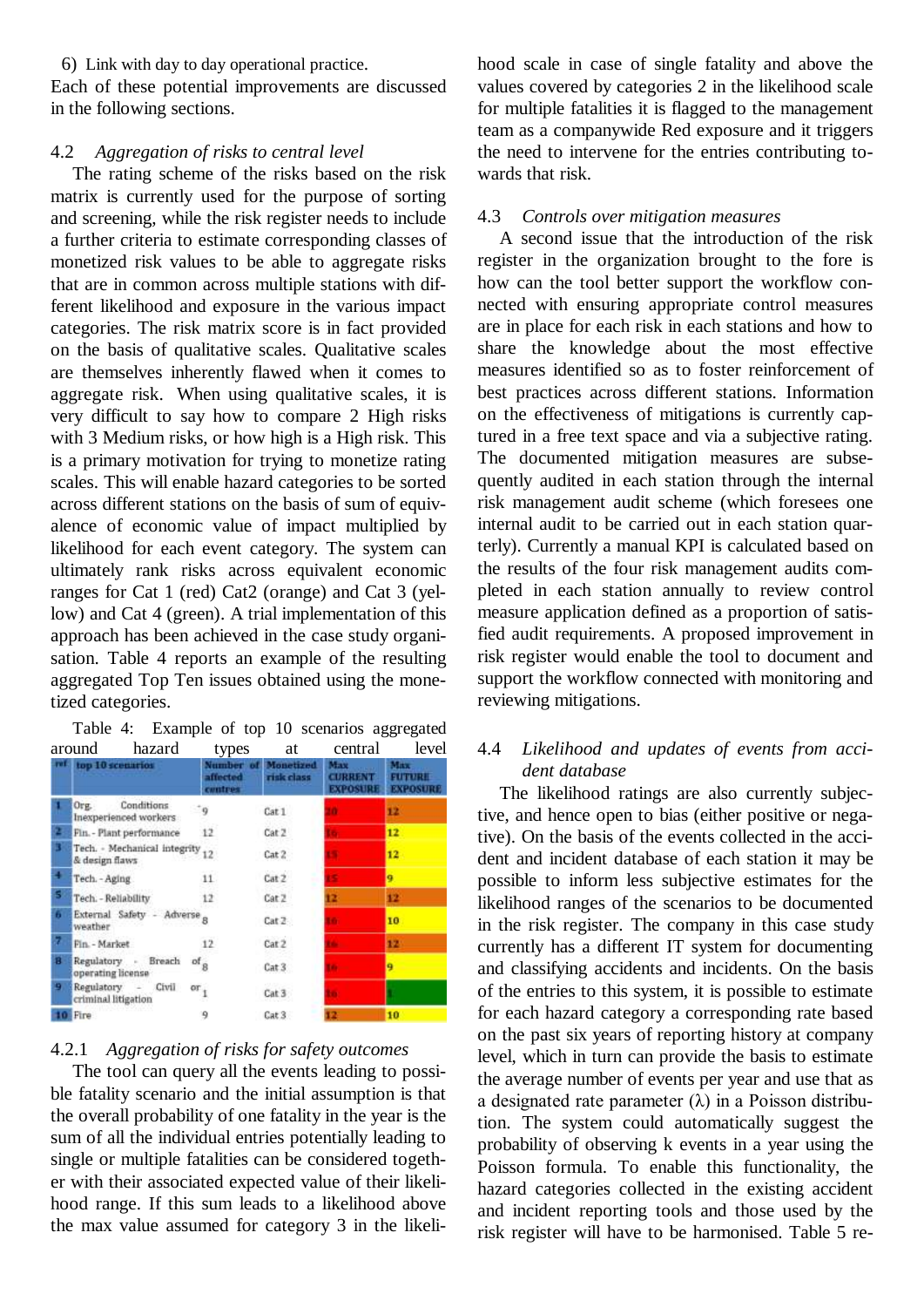ports a snapshot of some of the events that can be collected from the incident reporting systems.

| ID    | Type                                        | <b>Status</b>      | Description                                                                                                           |
|-------|---------------------------------------------|--------------------|-----------------------------------------------------------------------------------------------------------------------|
| 11283 | Process Safety:<br>Operational<br>Incident  | Incident<br>Closed | Hydrogen System - Operations<br>depressurising hydrogen line<br>after top ups.                                        |
| 11284 | Process Safety:<br>Operational<br>Incident  | Incident<br>Closed | Hydrogen System - New skid in<br>compound does not have<br>"Excessive flow" safety shut off<br>valve                  |
| 11285 | Process Safety :<br>Operational<br>Incident | Incident<br>Closed | Hydrogen - Valve installed that<br>allows the draining of the line to<br>the station should be disabled or<br>removed |

### Table 5: Example of incident data

### 4.5 *Integration with Critical Asset Registers*

A component or system in the company is defined as Safety Critical if its function is to prevent an abnormal condition escalating into a major incident (ISO 55001 2014). To ensure best practice in terms of safe and efficient asset management the company adopted the industry standard PAS 55 issued by the Institute of Asset Management and published by the [British Standards Institution](https://en.wikipedia.org/wiki/British_Standards_Institution) in 2004(PAS 55:2008). The standard provides guidance across several aspects of good asset management, from lifecycle strategy to everyday maintenance. It was then transitioned to ISO 55000 an [international standard](https://en.wikipedia.org/wiki/International_standard) covering management of physical assets. The company currently uses a common structured spreadsheet as a critical asset register (CAR) for all stations. The tool is held in a spreadsheet format stored in an integrated on line shared location, with a separate workbook for each station and accessible to central asset specialists. The tool reports the minimum required information for each station and calculates a risk rating for each based on the status, but it does not actually detail the failure modes and their consequences upon which the risk rating is based. The risk register fills this gap. If the CAR tool were to support a better identification of hazards associated to each piece of equipment in alignment with what is required by the risk register, the tool could in itself cover all the requirements to also serve the purpose of assert risk register for the company as a whole and for each station considering the technical asset risks. This in turn will lead to move also the current CAR towards a web based and integrated knowledge management IT solution that can be considered a module of the risk register.

### 4.6 *Support a better link with workflow around risk communication*

One of the main issues collected through the initial feedback is that the Risk Register tool as implemented in the case study did not fully support an actual engagement and two way communication loop between stations and central asset specialist and or stations and central management. Despite being a requirement from the outset, the ability to provide meaningful two-way communication is limited by the Sharepoint format, which is primarily a data repository. The Risk Register works more as a one-way communication whereby the stations communicate their risk centrally but do not receive any actual feedback or updates about possible central improvements or best practices around mitigation strategies for their risk and how they are managed or shared similarly elsewhere.

To be able to do so, a more powerful web-based IT solution could support the monthly and quarterly reporting/communication both at station level (from station to central location) but also from central level to station level, effectively supporting revisions of those risks by either asset specialist or by Management committee meeting.

### 4.6.1 *The link with day-to-day practice*

As part of the process safety improvement plan of the company there is an on-going effort to support consistent and efficient transfer of safety, operational and commercial information between operational shifts to reduce the potential for misunderstanding or the non-reporting of technical or commercial events, issues, status or risks though a computerised logging system to improve the management and communication of critical operating information connected to shift handovers. The scope is to achieve the following benefits:

- 1. Improved safety of personnel and plant
- 2. Improved environmental performance
- 3. Improved commercial performance
- 4. Standardisation of plant operation
- 5. Regulatory compliance
- 6. Reduction in duplicated reporting
- 7. Optimisation of existing processes.

In addition to the above improvements, Process Safety improvements will further require recording of operational abnormalities including: demand on safety systems, plant upsets, insufficient operating discipline, procedures not followed, near misses, etc. as lower tier incidents, which can be then be analysed and improved on. This can also lend itself to a way of improving a two way live feed between an operational log and the risk register as the risk register can provide an overview of the main company risk scenarios relevant for operations but on the other end the operational log can provide info to verify how those risks may actually affect operational practices